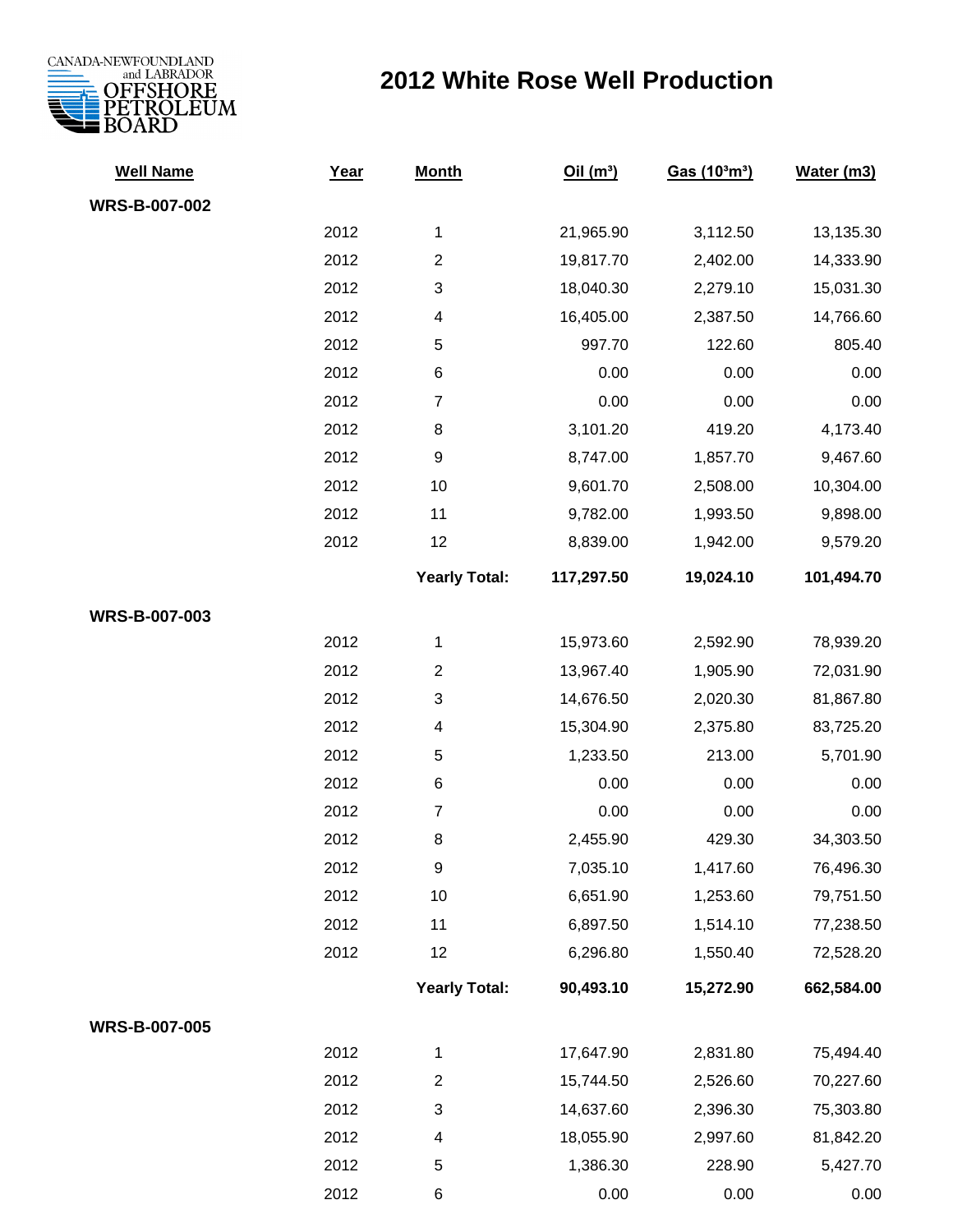|                 | 2012 | $\overline{7}$            | 0.00       | 0.00      | 0.00       |
|-----------------|------|---------------------------|------------|-----------|------------|
|                 | 2012 | $\bf 8$                   | 874.60     | 137.60    | 24,491.00  |
|                 | 2012 | $\boldsymbol{9}$          | 4,042.90   | 694.10    | 72,026.10  |
|                 | 2012 | 10                        | 3,238.90   | 538.30    | 71,037.70  |
|                 | 2012 | 11                        | 4,246.30   | 705.50    | 71,629.10  |
|                 | 2012 | 12                        | 2,810.00   | 509.10    | 58,366.40  |
|                 |      | <b>Yearly Total:</b>      | 82,684.90  | 13,565.80 | 605,846.00 |
| WRS-B-007-010-Z |      |                           |            |           |            |
|                 | 2012 | 1                         | 11,157.00  | 1,612.30  | 7,660.20   |
|                 | 2012 | $\overline{2}$            | 12,993.10  | 2,304.40  | 7,668.00   |
|                 | 2012 | 3                         | 12,531.20  | 2,222.30  | 8,972.10   |
|                 | 2012 | 4                         | 12,006.20  | 2,589.10  | 8,760.10   |
|                 | 2012 | 5                         | 942.70     | 219.30    | 624.90     |
|                 | 2012 | 6                         | 0.00       | 0.00      | 0.00       |
|                 | 2012 | $\overline{7}$            | 0.00       | 0.00      | 0.00       |
|                 | 2012 | 8                         | 2,905.30   | 534.60    | 2,777.10   |
|                 | 2012 | 9                         | 7,637.80   | 1,489.40  | 6,502.10   |
|                 | 2012 | 10                        | 7,888.30   | 1,535.80  | 7,108.60   |
|                 | 2012 | 11                        | 7,380.00   | 1,807.00  | 6,681.30   |
|                 | 2012 | 12                        | 7,327.00   | 1,745.40  | 6,214.70   |
|                 |      |                           |            |           |            |
|                 |      | <b>Yearly Total:</b>      | 82,768.60  | 16,059.60 | 62,969.10  |
| WRS-B-007-011   |      |                           |            |           |            |
|                 | 2012 | $\bf 8$                   | 21,798.50  | 2,458.10  | 0.00       |
|                 | 2012 | 9                         | 45,467.60  | 5,109.00  | 0.00       |
|                 | 2012 | 10                        | 55,473.50  | 6,587.80  | 0.00       |
|                 | 2012 | 11                        | 50,467.90  | 7,415.10  | 0.00       |
|                 | 2012 | 12                        | 49,755.10  | 8,762.40  | 0.00       |
|                 |      | <b>Yearly Total:</b>      | 222,962.60 | 30,332.40 | 0.00       |
| WRS-E-018-002   |      |                           |            |           |            |
|                 | 2012 | 1                         | 14,274.00  | 3,294.90  | 34,946.30  |
|                 | 2012 | $\overline{c}$            | 15,152.90  | 3,905.70  | 35,648.20  |
|                 | 2012 | $\ensuremath{\mathsf{3}}$ | 13,935.90  | 3,046.90  | 35,897.60  |
|                 | 2012 | 4                         | 14,267.40  | 3,162.80  | 42,087.70  |
|                 | 2012 | 5                         | 1,031.10   | 227.20    | 2,688.30   |
|                 | 2012 | 6                         | 0.00       | 0.00      | 0.00       |
|                 | 2012 | $\overline{7}$            | 0.00       | 0.00      | 0.00       |
|                 | 2012 | 8                         | 4,123.10   | 872.50    | 12,787.90  |
|                 | 2012 | $\boldsymbol{9}$          | 11,702.10  | 2,533.70  | 34,215.90  |
|                 | 2012 | 10                        | 9,279.20   | 2,118.50  | 27,662.30  |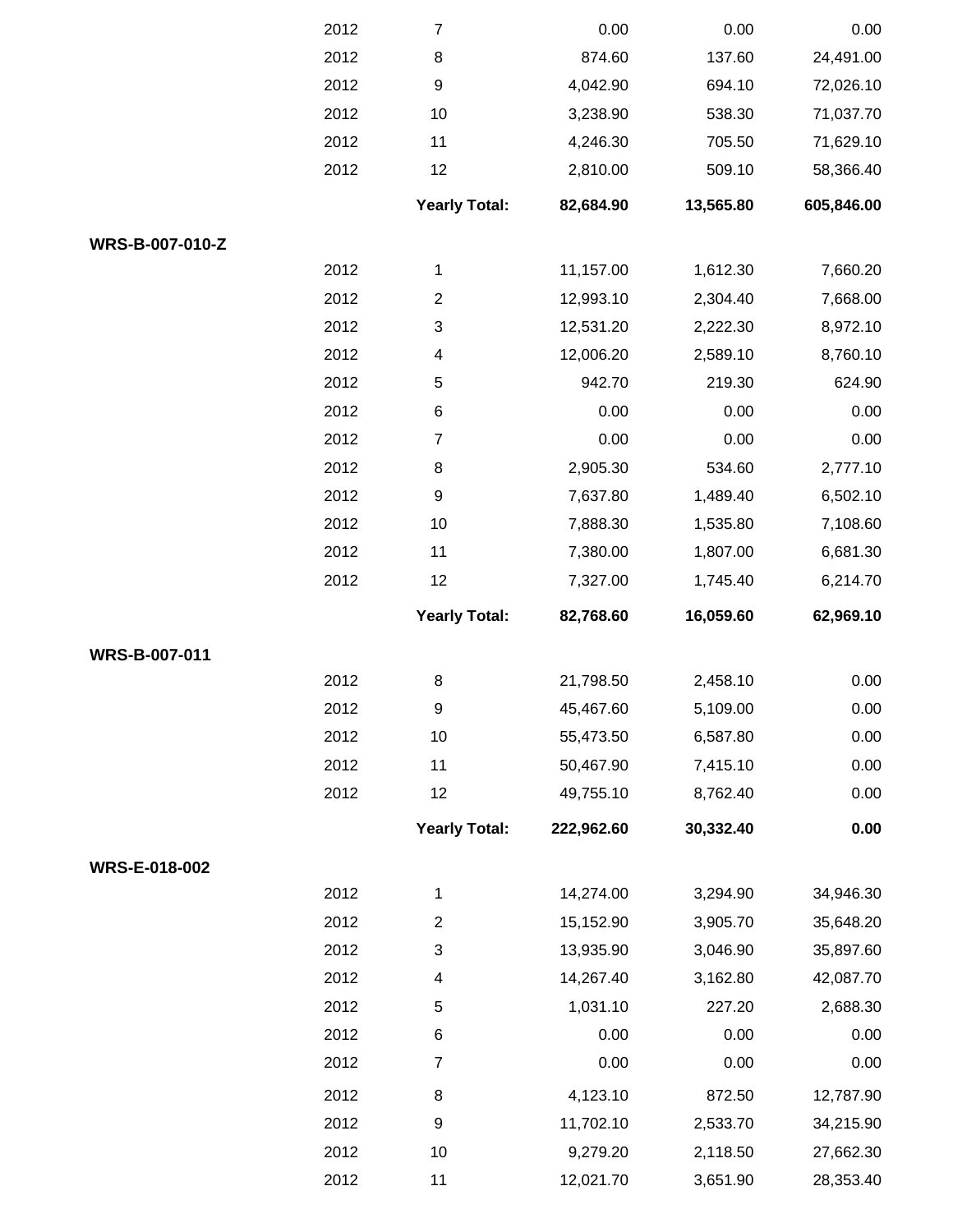|                 | 2012 | 12                   | 7,177.00   | 2,362.20  | 17,797.50  |
|-----------------|------|----------------------|------------|-----------|------------|
|                 |      | <b>Yearly Total:</b> | 102,964.40 | 25,176.30 | 272,085.10 |
| WRS-E-018-004   |      |                      |            |           |            |
|                 | 2012 | 1                    | 13,405.40  | 4,846.30  | 31,306.00  |
|                 | 2012 | $\overline{2}$       | 14,345.10  | 5,072.00  | 27,986.40  |
|                 | 2012 | 3                    | 14,016.60  | 5,150.40  | 26,217.80  |
|                 | 2012 | 4                    | 16,016.70  | 5,962.70  | 29,512.40  |
|                 | 2012 | 5                    | 1,210.30   | 450.10    | 1,972.10   |
|                 | 2012 | 6                    | 0.00       | 0.00      | 0.00       |
|                 | 2012 | $\overline{7}$       | 0.00       | 0.00      | 0.00       |
|                 | 2012 | 8                    | 3,523.50   | 1,234.40  | 12,978.30  |
|                 | 2012 | $\boldsymbol{9}$     | 7,885.70   | 2,859.70  | 27,390.10  |
|                 | 2012 | 10                   | 11,956.00  | 3,499.70  | 26,270.20  |
|                 | 2012 | 11                   | 12,969.00  | 3,786.60  | 24,150.70  |
|                 | 2012 | 12                   | 13,366.50  | 4,204.40  | 30,077.00  |
|                 |      | <b>Yearly Total:</b> | 108,694.80 | 37,066.30 | 237,861.00 |
| WRS-E-018-006-Z |      |                      |            |           |            |
|                 | 2012 | 1                    | 31,300.10  | 6,038.90  | 10,945.90  |
|                 | 2012 | $\overline{2}$       | 35,398.20  | 6,675.30  | 11,338.10  |
|                 | 2012 | 3                    | 29,900.10  | 5,988.50  | 9,934.40   |
|                 | 2012 | 4                    | 31,559.40  | 6,388.90  | 11,492.70  |
|                 | 2012 | 5                    | 2,284.50   | 461.20    | 735.30     |
|                 | 2012 | 6                    | 0.00       | 0.00      | 0.00       |
|                 | 2012 | $\overline{7}$       | 0.00       | 0.00      | 0.00       |
|                 | 2012 | 8                    | 20,361.50  | 2,239.60  | 7,757.30   |
|                 | 2012 | 9                    | 23,386.00  | 2,989.00  | 8,272.90   |
|                 | 2012 | 10                   | 26,364.80  | 3,347.20  | 10,729.30  |
|                 | 2012 | 11                   | 27,334.70  | 3,771.80  | 11,511.40  |
|                 | 2012 | 12                   | 29,280.00  | 4,092.30  | 12,489.80  |
|                 |      | <b>Yearly Total:</b> | 257,169.30 | 41,992.70 | 95,207.10  |
| WRS-E-018-008   |      |                      |            |           |            |
|                 | 2012 | 1                    | 12,160.00  | 2,429.40  | 27,115.90  |
|                 | 2012 | $\overline{2}$       | 11,237.90  | 2,408.50  | 22,947.10  |
|                 | 2012 | 3                    | 10,592.10  | 2,438.20  | 26,003.20  |
|                 | 2012 | 4                    | 9,753.40   | 2,276.50  | 24,223.80  |
|                 | 2012 | 5                    | 840.00     | 194.90    | 1,795.30   |
|                 | 2012 | 6                    | 0.00       | 0.00      | 0.00       |
|                 | 2012 | $\overline{7}$       | 0.00       | 0.00      | 0.00       |
|                 | 2012 | 8                    | 1,993.40   | 438.30    | 11,982.70  |
|                 | 2012 | 9                    | 5,127.70   | 1,217.80  | 29,082.90  |